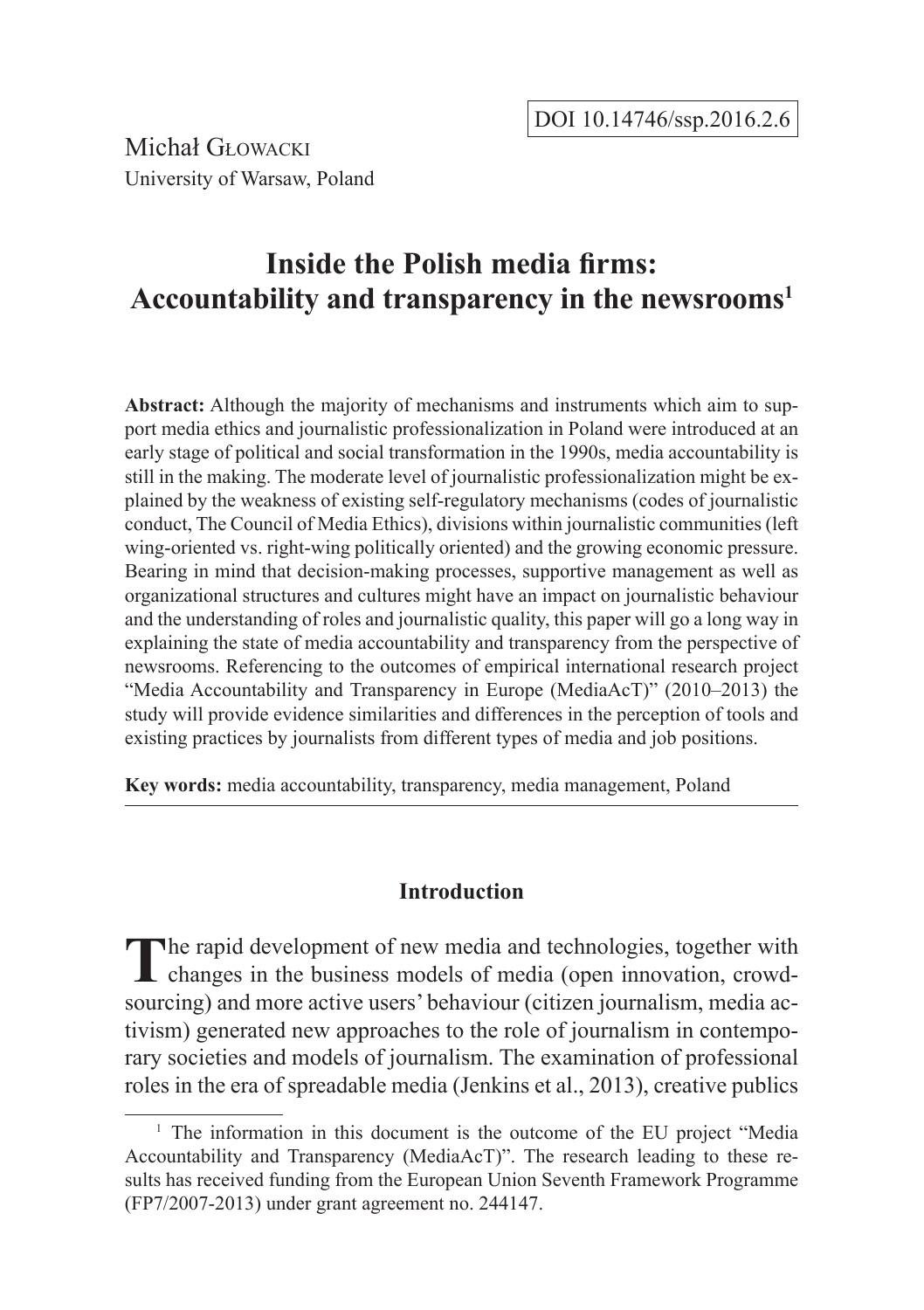(Shirky, 2008), and the culture of connectivity (Van Dijck, 2013), often include discussions on journalism culture, norms, values and behaviours. Fengler (2012), Heikkilä et al. (2012) and von Krogh (2012) have emphasized the need to rethink and redefine the ways in which contemporary media enterprises respond to the public for the quality and consequences of publication. The role that accountability and transparency play in the everyday running of a media outlet is becoming crucial as the processes of production and consumption blend.

Several policy-making initiatives and studies conducted in Poland have already identified a need for a large-scale evaluation of journalism culture. However, with the exception of studies conducted by Stępińska and Ossowski (2011), Szot (2013), Stępińska and Głowacki (2014), Nygren and Dobek-Ostrowska (2015), the internal organizational perspective has not become subject of systematic investigation to date. The data gathered in the "Media Accountability and Transparency (MediaAcT)" (2010–2013) project – an international study on emerging media accountability practices in selected European countries and beyond – has identified several characteristics of Polish journalism culture, which included the growing commercialization and moderate level of journalistic professionalization, typified by the weakness of existing self-regulatory mechanisms (codes of journalistic conduct, The Council of Media Ethics), political divisions within journalistic communities as well as differences in the assessment of media accountability tools and practices from the perspective of newsrooms. Bearing in mind that organizational working conditions and internal processes have an impact on the perception and understanding of values and norms, a look inside the media firms becomes critical to fully understand the nature of Polish journalism.

This paper takes an internal view on news outlets in order to shed lights on media accountability and transparency. The goal is to examine the available tools and to compare journalistic perceptions with practices connected with internal criticism, commitment to professional standards, transparency of news development as well as the way in which media enterprise respond to external criticism (dialogue transparency). The results of empirical study are likely to indicate the extend to which media types and job positions evidence similarities and differences in assessing the importance of selected tools and the ways in which they work in practice. This paper aims to open-up the discussions on the importance of internal processes, the role of supportive management, dynamics of changing media environment as well as a need for developing an effec-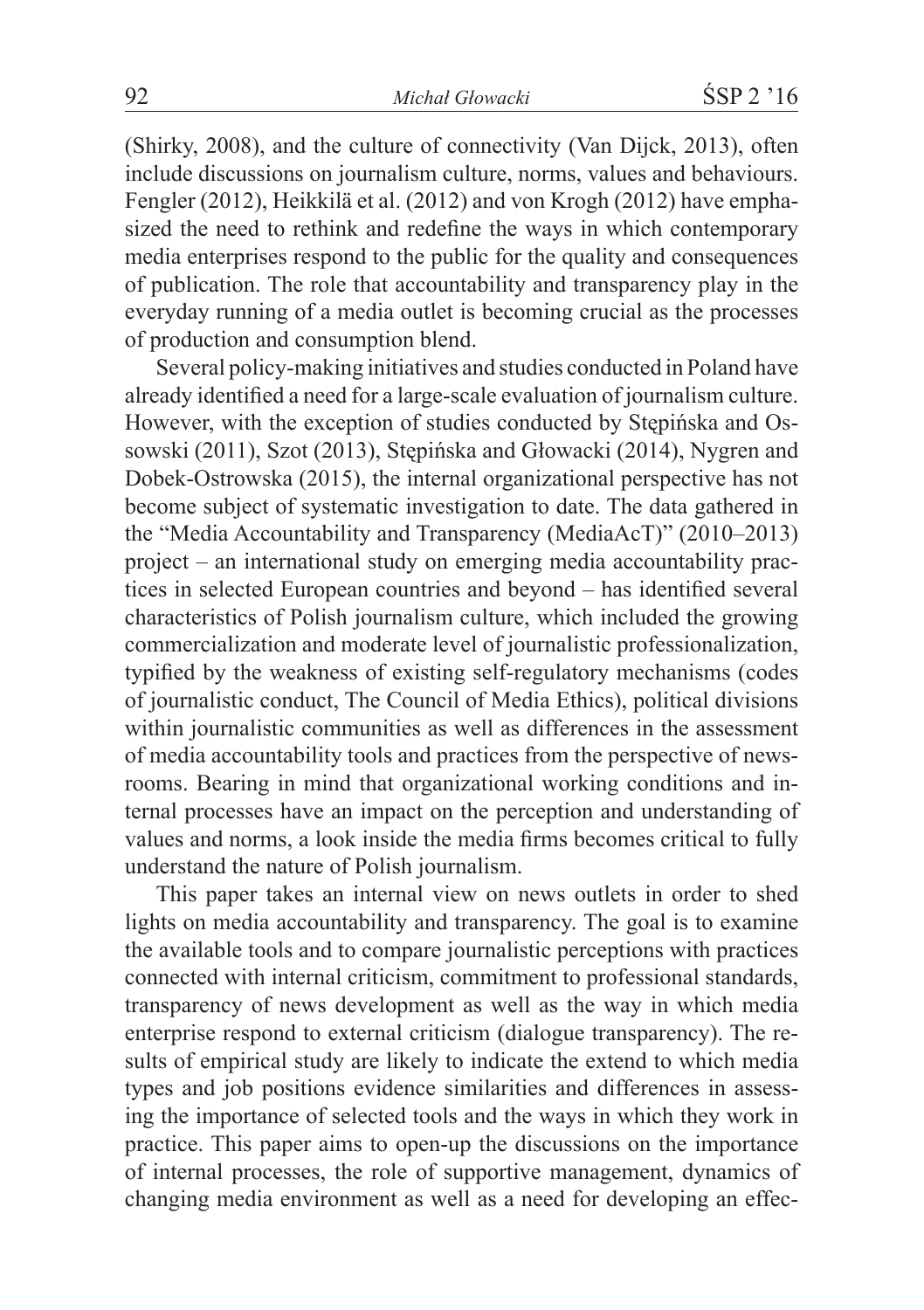tive methodological framework for future studies on journalism and its professionalization.

The questions addressed here are the following: How do Polish media professionals evaluate the importance of tools supporting media accountability and transparency in the newsrooms? How do they perceive daily practices related to internal and external criticism, commitment to professional standards and interaction with the publics? What are the similarities and differences in the perception of available tools and actual practices across different media types and positions in the newsrooms?

#### **Media accountability and transparency**

While there is much that could be written about accountability systems, mechanisms, tools and practices, it might be difficult to identify one universal approach to accountability in the media (Bertrand, 2000; von Krogh, 2012). Media accountability might be understood as "any informal institution […] performed by both media professionals and media users, which intends to monitor, comment on and criticize journalism and seeks to expose and debate problems of journalism" (Fengler et al., 2011, p. 20), "the value and essential tenet of media governance" (EBU, 2015), or "dynamic interaction between the parties involved" (de Haan, 2012, p. 62). Evers and Groenhart (2010) argue that media accountability requires sufficient level of transparency at different levels of news production. It includes actor transparency (before publication), production transparency (during the process of publication) and dialogue transparency (after publication). In addition to this, Wyss and Keel (2009, p. 116) highlight the role of professional standards and the system of management "that systematically treats the interests of the stakeholders and functions as an instrument to establish a culture of responsibility, or media accountability".

A media enterprise can facilitate accountability through in-house criticism, internal communication as well as management which encourages debates on quality issues. All of this is further supported by publishing of editorial guidelines, ethical codes and mission statements as well as information about editorial decisions and links to original sources and documents. Finally, critical audience interaction is observed when a given media enterprise creates tools for participation, engagement and for providing response to external criticism (correction boxes, letters to the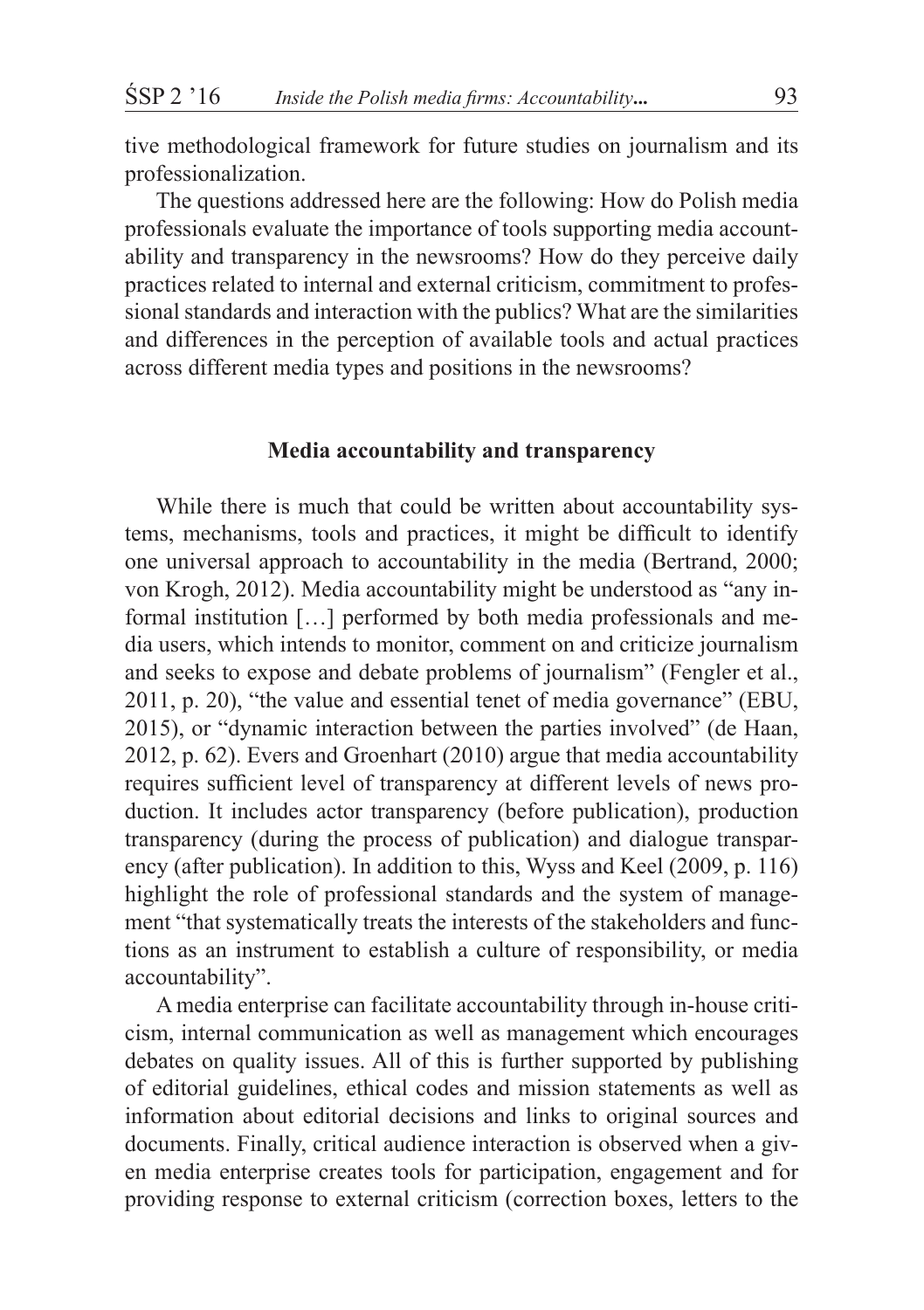editor, complaint policies and user comments online) (Evers, Groenhart, 2010; Heikkilä et al., 2012, 2014).

The adoption of each practice can be analyzed when taking into account micro-level perspective, highlighting – above all – the age and size of a media company, type of media, organizational chart, funding systems, ownership (public service vs. private), strategy and vision, motivation strategies and HR policies, salary and employment conditions, professional autonomy, as well as adaptation of new technologies and supportive organizational culture. Groenhart and Evers (2014) have recently looked at the extent to which media segments, job positions and the age of media professionals, contribute to the understanding of norms and evaluation of the existing instruments of media accountability. The authors have demonstrated that European journalists attach a great value to aspects of organizational transparency and concluded that "historical and political context of individual countries clearly causes divergence in journalists' faith in various media accountability instruments" (Groenhart, Evers, 2014, p. 143).

#### **Methodology**

The arguments of the article are based on the findings from empirical part of the study entitled "Media Accountability and Transparency (Me $di$ a $Ac$ T)" (2010–2013)<sup>2</sup>. Due to the lack of official data on the number of journalists working in the Polish news media, the number of active journalists was estimated at the level of 11,989 people on the basis of information gathered from existing media organizations. Potential respondents were divided into specific sectors, including daily newspapers, magazines, radio, TV, press agency and the news online media outlets. Estimations made at the first stage were further verified in accordance to different job positions. Following the solutions from other countries involved, the distinction between operational (media reporters) and managerial (chief editors, leading editors) positions was estimated at the approx. 70 percent vs. 30 percent. The final sample with additional freelance representatives

<sup>&</sup>lt;sup>2</sup> "Media Accountability and Transparency (MediaAcT)" study was conducted in Austria, Estonia, Finland, France, Germany, Italy, Jordan, The Netherlands, Poland, Romania, Spain, Switzerland, Tunisia and United Kingdom. For aims and objectives of MediaAcT see www.mediaact.eu. For complete description of project methodology see Eberwein et al. (2014).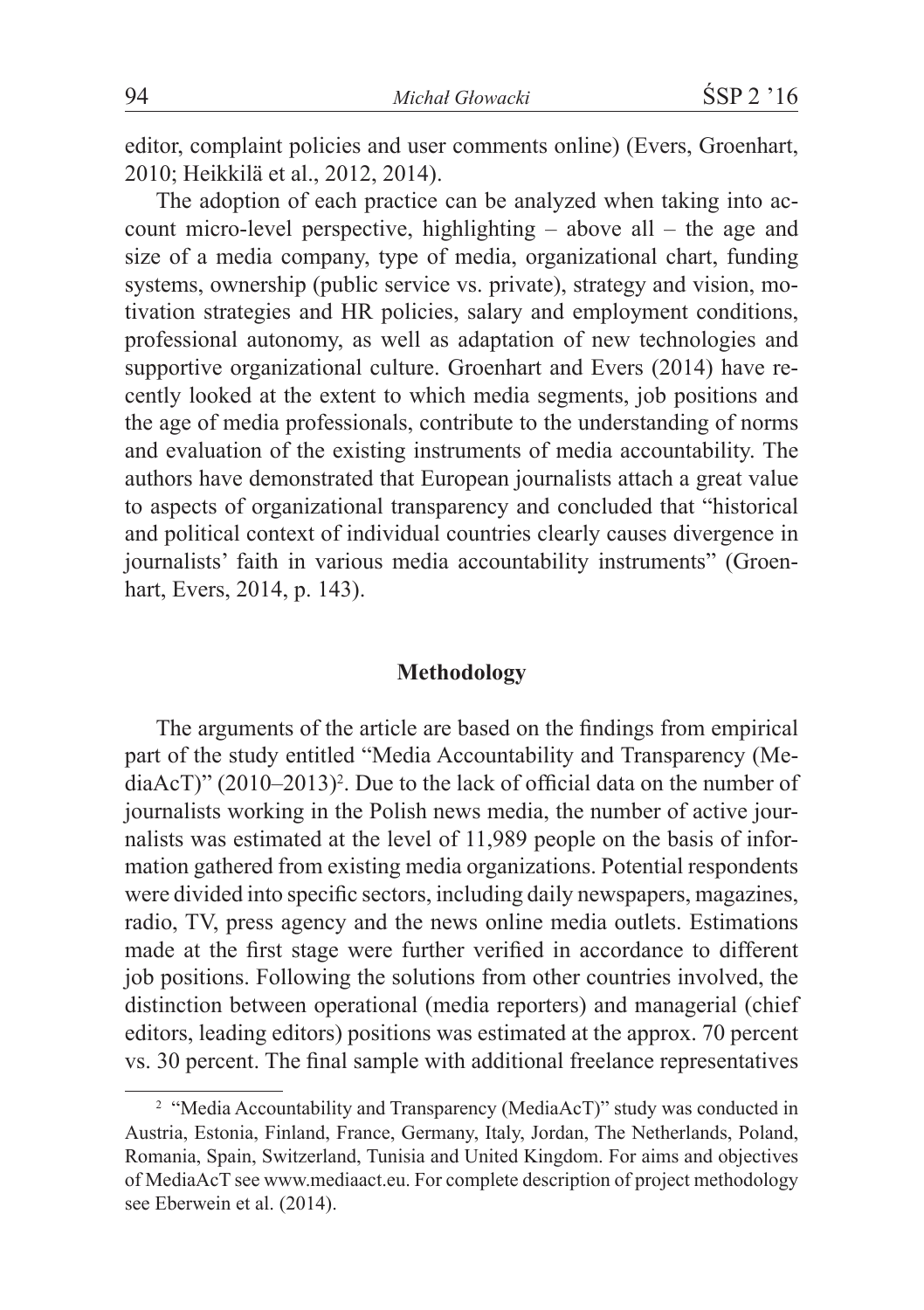in press and online news media was established (Table 1). The data in Poland was gathered through the online questionnaire in the period of May–June 2011.

Table 1

| <b>Types of media</b> | <b>Freelancers</b> Owners | <b>Managers</b><br><b>Reporters</b><br>(Leading and<br>chief editors) |    | (Journalists) | <b>Total</b> |
|-----------------------|---------------------------|-----------------------------------------------------------------------|----|---------------|--------------|
| Daily newspapers      |                           |                                                                       | 10 | 24            | 37           |
| Magazines             |                           |                                                                       |    | 13            | 19           |
| Public radio          |                           |                                                                       |    |               | 12           |
| Private radio         |                           |                                                                       |    |               |              |
| Public TV             |                           |                                                                       |    | h             |              |
| <b>Private TV</b>     |                           |                                                                       |    |               | 10           |
| Online news media     |                           |                                                                       |    |               |              |
| Press agency          |                           |                                                                       |    |               |              |
| <b>Total</b>          |                           |                                                                       | 25 | 66            | 100          |

## **Sample of Polish journalists surveyed**

**Source:** MediaAcT data.

In order to meet the paper's objectives we draw here on selected findings out of 18 questions in the survey, which were grouped in accordance to perception of norms of media accountability and evaluation of actual practices in the newsrooms. All the data the percentage of respondents who supported the statements (agreed and fully agreed) which were evaluated by journalists on the scale  $(1 - I$  totally disagree,  $5 - I$  fully agree). The analysis was conducted following the general tendencies observed for the whole sample of Polish journalists as well as potential similarities and differences between journalists from diverse types of media and job positions. However, due to the small sample of journalists representing online media firms (4 media professionals surveyed) and the Polish press agency (2 media professionals surveyed), responses from these sectors were excluded when comparing different segments of media. Similarly to this, the analysis of different job positions does not include responses from four freelancers and four participants regarded as the owners of the media.

### **Perception of available tools**

Overall, the potential of tools supporting media accountability in the newsrooms were positively evaluated by majority of the Polish respond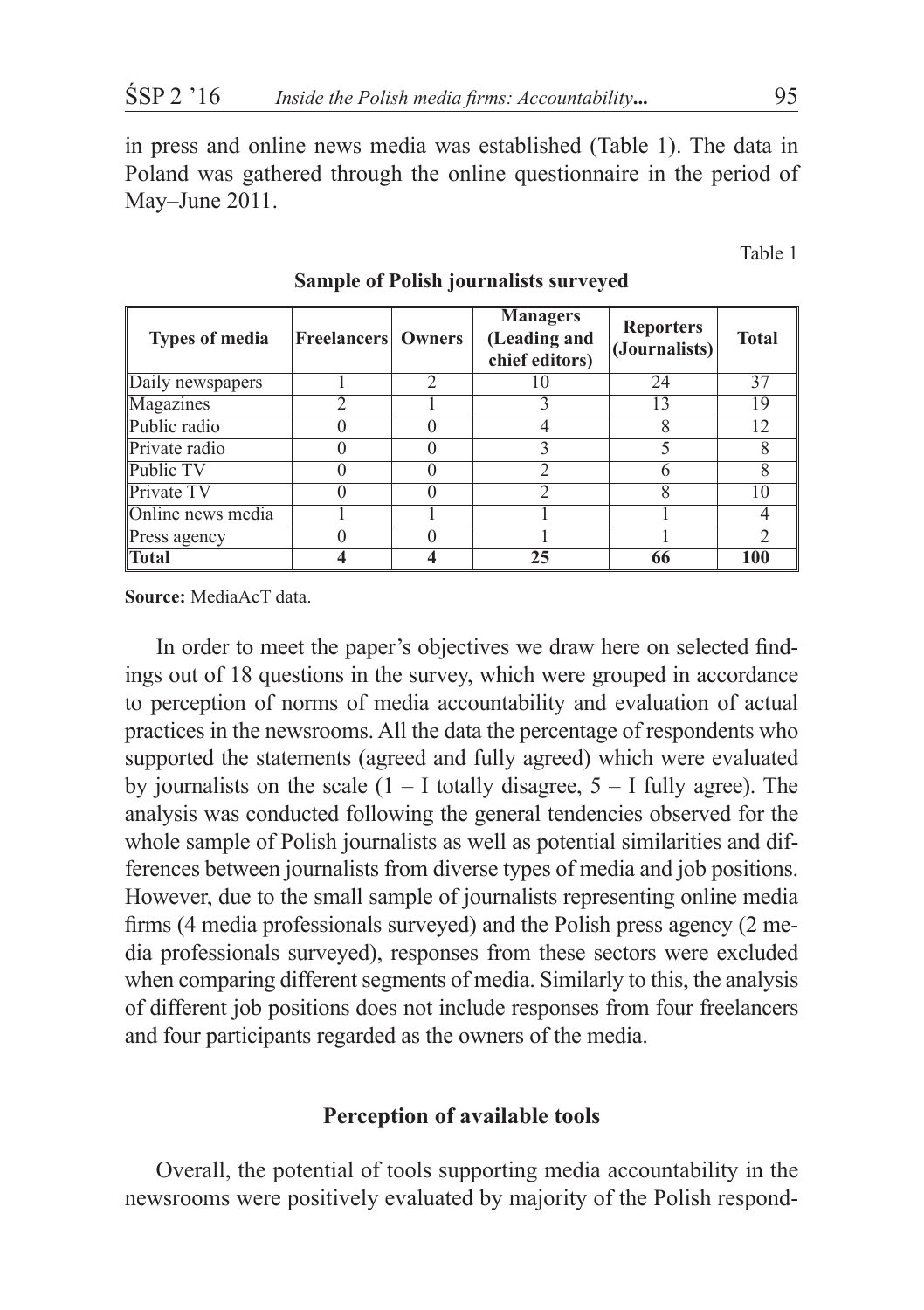ents. A large number of them agreed that publishing information about media ownership (73 percent of respondents) and links to original sources of information (62 percent of respondents) are among critical obligations of the media. Interestingly, 48 percent of media professionals surveyed supported the idea of employing readers' editor/media ombudsman, although this type of institution has not yet been created in any Polish enterprise. On the other hand, 23 percent of journalists surveyed underlined the need for explanation of newsroom decisions on the selection of news and story development (Figure 1).

## **Figure 1. Perception of available tools by Polish journalists surveyed. "Media organization should…" (per cent of respondents who agreed and fully agreed)**



**Source:** MediaAcT data.

In-depth analysis across different media segments (Table 2) further evidenced that journalists from public service television provided the biggest support for publishing mission statement and codes of ethics online. This might be due to the fact that the public service media remit with obligations and values are defined both in the media law and editorial guideline<sup>3</sup>. Although there was a general agreement that media organization should reveal information about its ownership, the support was the lowest

<sup>3</sup> See for instance article 21 of Broadcasting Act of Poland (1992) and *Zasady etyki dziennikarskiej w Telewizji Polskiej SA* [Ethical standards of journalists from Polish Television] http://centruminformacji.tvp.pl/22263456/zasady-etyki-dziennikarskiej-w-telewizji-polskiej-sa-informacja-publicystyka-reportaz-dokument-edukacja, 15.01.2016.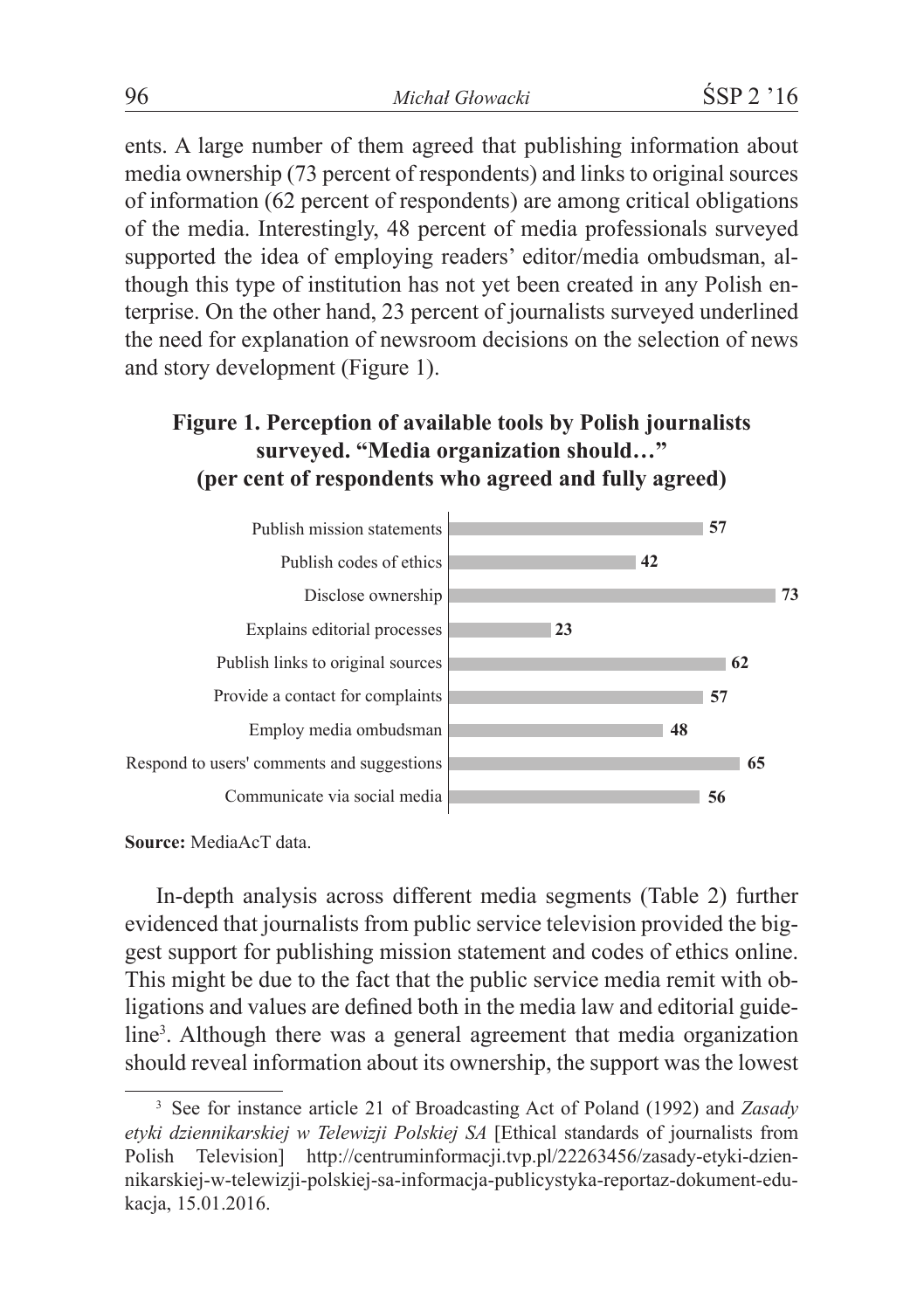in printed press enterprises (newspapers and magazines) and private radio which mostly belong to international media groups.

At the same time, 16 percent of respondents from magazines declared there is a need to explain editorial processes and 53 percent of them emphasized the need for publishing links to original sources. In both cases the level of support was the lowest across different types of media under the study. Interestingly, no significant differences between public service and private radio firms was observed when evaluating the need for transparency in news production.

When looking at practices supporting dialogue transparency 36 percent of journalists and managers from public service radio emphasized a need for providing channels for complaints. In addition to this, 45 percent of them supported the idea of responding to users' comments and suggestions. Communication with the public via social media was most important for professionals in private radio and newspapers. The lowest support in this regard was indicated by respondents from television channels (both public service and private) and magazines. The data are interesting due to the fact that majority of news items in these two segments have done well when developing their Facebook and Twitter accounts.

Table 2

| "Media organization should"       | News-  |               | <b>Public</b><br>Maga- |               | Private |               | <b>Public</b> |               | <b>Private</b> |               |    |                 |
|-----------------------------------|--------|---------------|------------------------|---------------|---------|---------------|---------------|---------------|----------------|---------------|----|-----------------|
|                                   | papers |               | zines                  |               | radio   |               | radio         |               | TV             |               | TV |                 |
|                                   | N      | $\frac{0}{0}$ |                        | $\frac{0}{0}$ | N       | $\frac{0}{0}$ | N             | $\frac{0}{0}$ | N              | $\frac{0}{0}$ |    | $\frac{0}{0}$   |
| Publish its mission statement     | 36     | 63            | 19                     | 58            | 11      | 45            | 8             | 37            | 8              | 87            | 10 | 50 l            |
| Publish its codes of ethics       | 37     | 38            | 19                     | 37            | 11      | 62            | 8             | 63            | 8              | 75            | 10 | 40 <sup>1</sup> |
| Disclose ownership                | 37     | 70            | 19                     | 73            | 11      | 82            | 8             | 75            | 8              | 99            | 9  | 99              |
| Explain editorial processes       | 37     | 28            | 19                     | 16            | 11      | 2.7           | 8             | 26            | 8              | 38            | 10 | 10              |
| Publish links to original sources | 36     | 64            | 19                     | 53            | 11      | 63            | 8             | 63            | 8              | 88            | 10 | 80              |
| Provide a contact for complaints  | 37     | 81            | 19                     | 58            | 11      | 36            | 8             | 75            | 8              | 75            | 10 | 80              |
| Employ media ombudsman            | 37     | 49            | 19                     | 37            | 11      | 64            | 8             | 38            | 8              | 51            | 10 | 80              |
| Respond to users' comments        | 37     | 73            | 19                     | 53            | 11      | 45            | 8             | 63            | 8              | 75            | 10 | 70 l            |
| Communicate via social media      | 37     | 65            | 19                     | 42            | 11      | 45            | 8             | 75            | 8              | 50            |    | 40              |

#### **Perception of available tools across different types of media (per cent and number of respondents who agreed and fully agreed)**

**Source:** MediaAcT data.

The data also showed that reporters who were responsible for gathering and publishing news stories were more likely to positively assess the majority of tools supporting accountability and transparency. Support for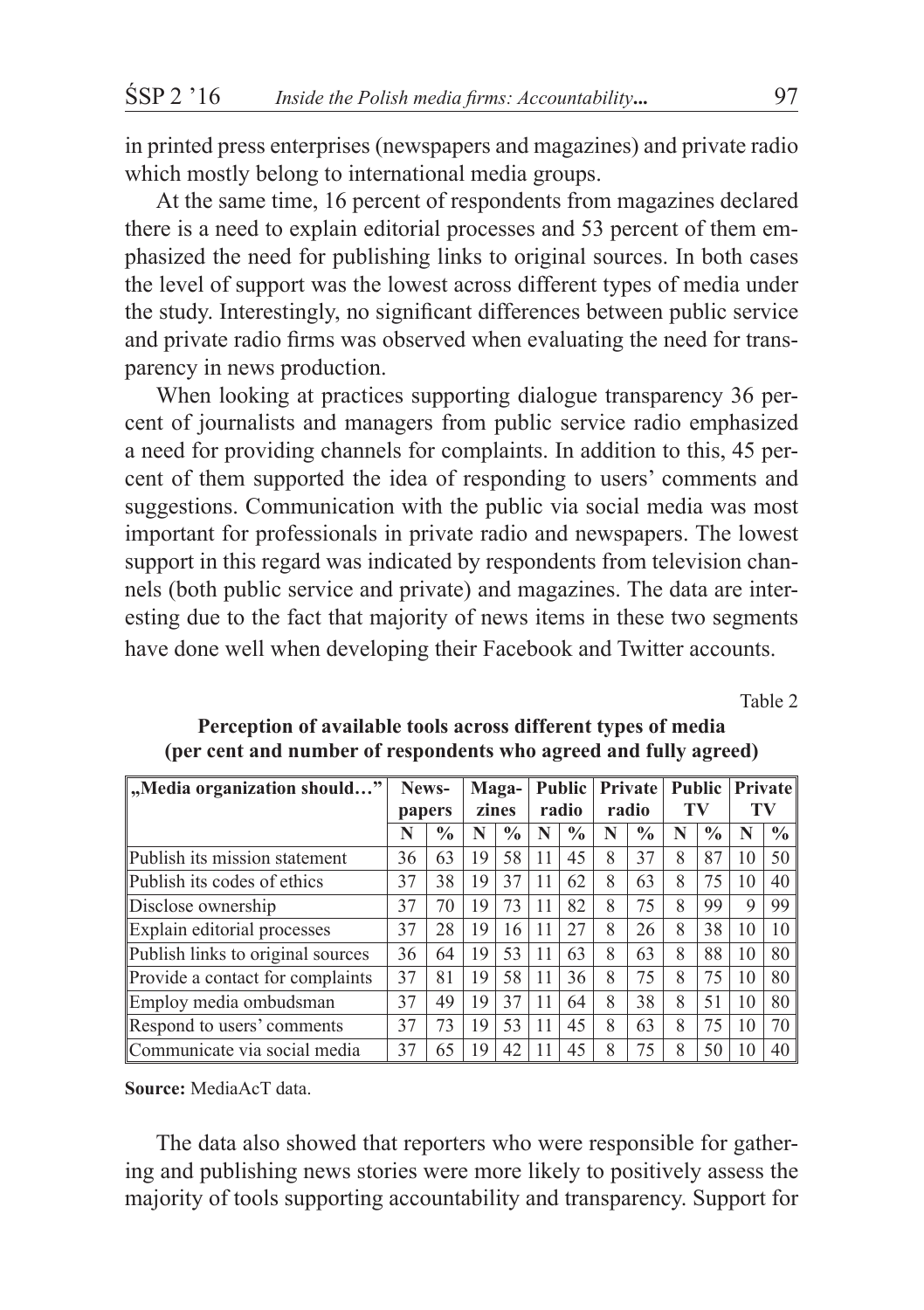publishing mission statements and responding to users' comments and suggestions was bigger when looking at the responses by chief and leading editors (Table 3).

Table 3

|                                   |    | <b>Managers</b> | <b>Reporters</b> |               |  |
|-----------------------------------|----|-----------------|------------------|---------------|--|
| "Media organization should"       | N  | $\frac{6}{9}$   | N                | $\frac{0}{0}$ |  |
| Publish its mission statement     | 25 | 64              | 66               | 57            |  |
| Publish its codes of ethics       | 25 | 40              | 66               | 45            |  |
| Disclose ownership                | 25 | 72              | 65               | 77            |  |
| Explain editorial processes       | 25 | 12              | 66               | 27            |  |
| Publish links to original sources | 25 | 60              | 65               | 68            |  |
| Provide a contact for complaints  | 25 | 64              | 66               | 70            |  |
| Employ media ombudsman            | 25 | 48              | 66               | 48            |  |
| Respond to users' comments        | 25 | 68              | 66               | 66            |  |
| Communicate via social media      | 25 | 56              | 66               | 58            |  |

#### **Perception of available tools across different job positions (per cent of respondents who agreed and fully agreed)**

**Source:** MediaAcT data.

#### **Evaluation of actual practices**

Concerning the evaluation of actual practices (Figure 2) 33 percent of respondents declared that their media outlets publish mission statements and/or codes of ethics online. More than 60 percent declared that media managers played a role when maintaining high standards of journalism both under difficult circumstances and in situations in which journalistic work was challenged by members of the public. Additionally, 57 percent of reporters and managers noted that the management reacted and/or encouraged others to react for users' complaints. A positive assessment of the role of managers in internal criticism and debates on quality issues was indicated by 35 percent of all media professionals.

In-depth studies of different media types revealed that the practice of publishing high standards online was the most often observed in daily newspapers and on public service radio (43 percent and 36 percent accordingly). Contrary to this, 13 percent of respondents from private radio and 21 percent from magazines indicated their organizations used the practice on the regular basis. As noted by Kuś (2011) and Heikkilä et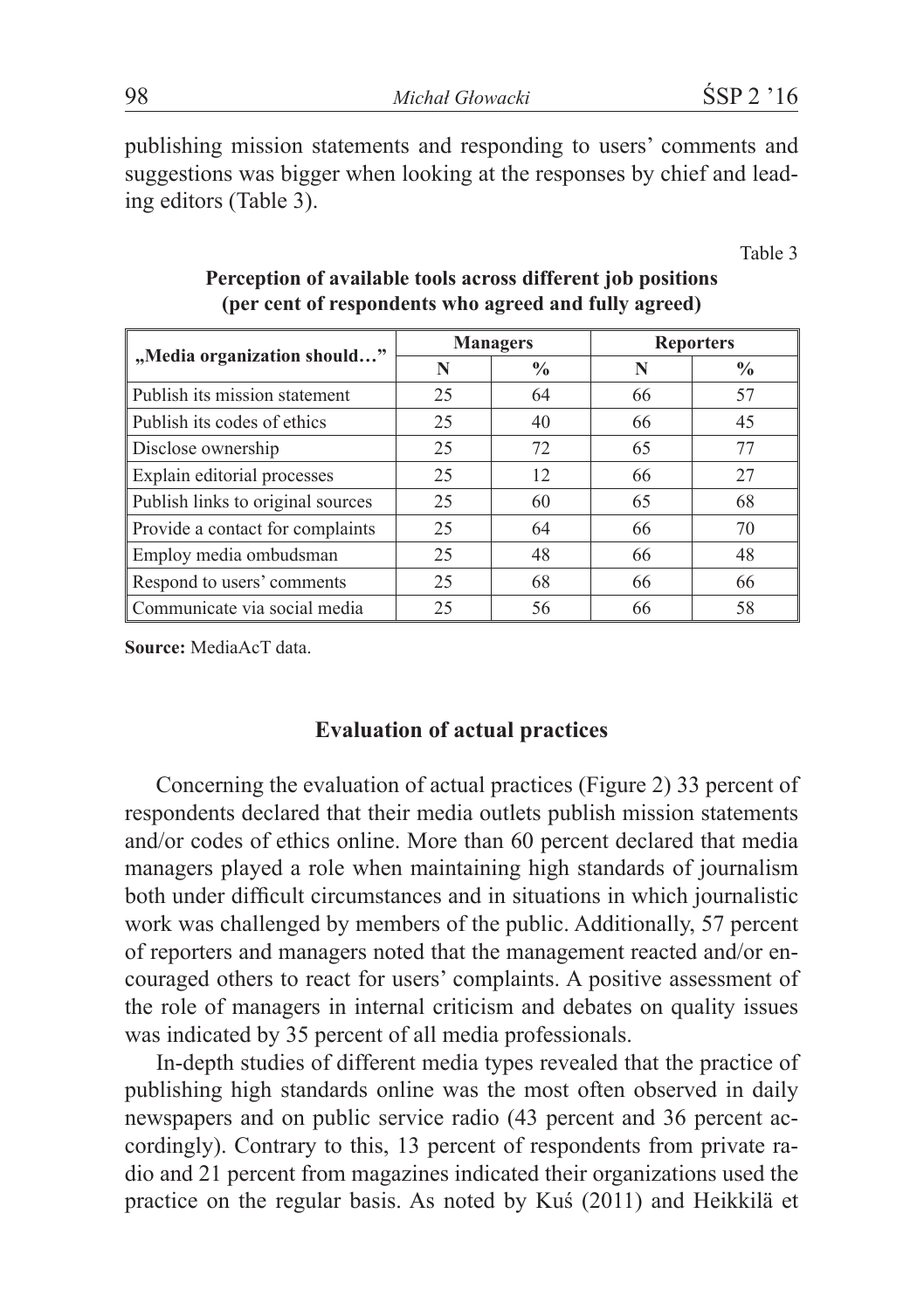#### **Figure 2. Evaluation of newsroom practices by Polish journalists surveyed (per cent of respondents who agreed and fully agreed)**



**Source:** MediaAcT data.

al. (2012), other tools such as platforms explaining editorial processes and publishing links to original sources of information, have not yet been widely adopted by the Polish media firms. The authors noted that among the most advanced mechanisms were those supporting dialogue transparency, such as online comments in news (Kuś, 2011; Heikkilä et al., 2012). In public media enterprises the opportunity to issue a complaint was made widely available through the special form published on the website of a given media enterprise and the National Broadcasting Council (Głowacki, 2015).

The role of management in fostering both internal and external criticism was the lowest in public service TV. For instance 13 percent of public media professionals noted that managers supported debates about quality issues and 38 percent indicated their positive role in encouraging to react to complaints from users. The most positive assessment of management role in newsroom debates (43 percent) and involvement in promotion of high standards (73 percent) was evidenced by respondents from daily newspapers. High agreement for managerial role in fostering dialogue transparency across different types of media has proven that the managerial attitude have been seen as reactive rather than proactive. Journalists from daily newspapers and magazines were more likely to be called in by their leading and chief editors if journalistic work was challenged by the publics (Table 4).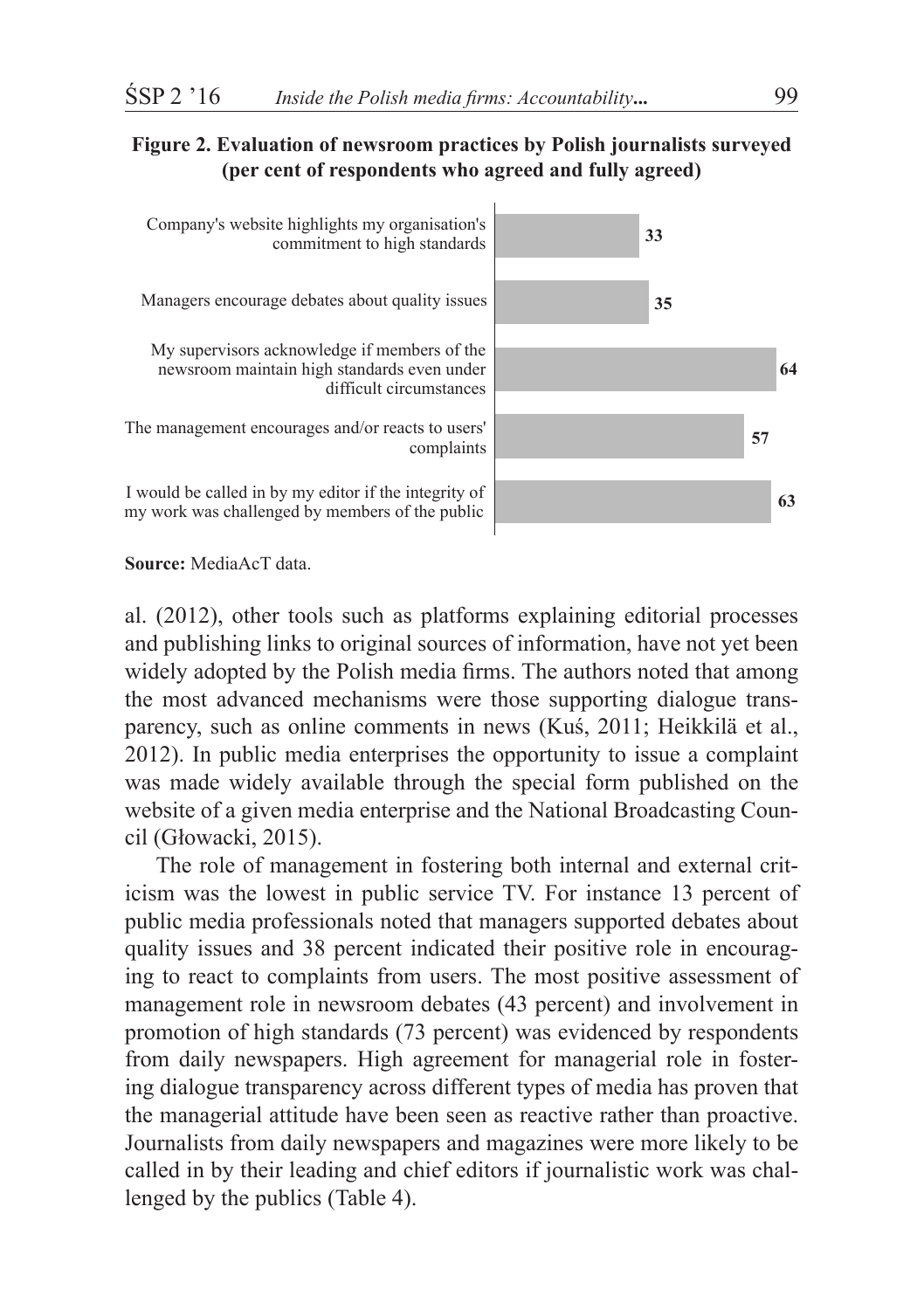| ×<br>٧<br>۰,<br>ł |  |
|-------------------|--|
|-------------------|--|

|                                 | News-<br>papers |               | <b>Public</b><br>Maga- |               |    | <b>Private</b> |                | <b>Public</b> |    | <b>Private</b> |    |               |
|---------------------------------|-----------------|---------------|------------------------|---------------|----|----------------|----------------|---------------|----|----------------|----|---------------|
|                                 |                 |               |                        | zines         |    | radio          |                | radio         | TV |                | TV |               |
|                                 | N               | $\frac{0}{0}$ | N                      | $\frac{6}{9}$ | N  | $\frac{0}{0}$  | N              | $\frac{0}{0}$ | N  | $\frac{0}{0}$  | N  | $\frac{6}{9}$ |
| Company's website highlights    | 37              | 43            | 19                     | 21            | 11 | 36             | 8              | 13            | 8  | 25             | 10 | 30            |
| my organization's commitment    |                 |               |                        |               |    |                |                |               |    |                |    |               |
| to high standards               |                 |               |                        |               |    |                |                |               |    |                |    |               |
| Managers encourage debates      | 37              | 43            | 19                     | 42            | 11 | 36             | 8              | 26            | 8  | 13             | 10 | 30            |
| about quality issues            |                 |               |                        |               |    |                |                |               |    |                |    |               |
| My supervisors acknowledge      | 37              | 73            | 19                     | 69            | 11 | 63             | 8              | 63            | 8  | 51             | 10 | 60            |
| lif members of the newsroom     |                 |               |                        |               |    |                |                |               |    |                |    |               |
| maintain high standards even    |                 |               |                        |               |    |                |                |               |    |                |    |               |
| lunder difficult circumstances  |                 |               |                        |               |    |                |                |               |    |                |    |               |
| The management encourages       | 37              | 68            | 19                     | 42            | 11 | 55             | $\overline{7}$ | 50            | 8  | 38             | 10 | 70            |
| land/or reacts to audience com- |                 |               |                        |               |    |                |                |               |    |                |    |               |
| plaints                         |                 |               |                        |               |    |                |                |               |    |                |    |               |
| I would be called in by my edi- | 37              | 68            | 19                     | 69            | 11 | 63             | 7              | 57            | 8  | 51             | 10 | 60            |
| tor if the integrity of my work |                 |               |                        |               |    |                |                |               |    |                |    |               |
| was challenged by members of    |                 |               |                        |               |    |                |                |               |    |                |    |               |
| the public                      |                 |               |                        |               |    |                |                |               |    |                |    |               |

#### **Evaluation of newsroom practices across different types of media (per cent and number of respondents who agreed and fully agreed)**

**Source:** MediaAcT data.

In every case actual practices were more often positively evaluated by media managers than reporters (Table 5). For instance, 48 percent of chief and leading editors acknowledged that media organization published ethical codes and mission statements. The biggest differences between managerial and operational level were observed when evaluating whether managers acknowledged high standards of journalism and encouraged debates about quality-related issues. More than 60 percent of reporters agreed they would be called by their superiors in case their work was criticised by the public.

Table 5

#### **Evaluation of newsroom practices across different job positions (per cent of respondents who agreed and fully agreed)**

|                                                                                |    | <b>Managers</b> | <b>Reporters</b> |  |  |
|--------------------------------------------------------------------------------|----|-----------------|------------------|--|--|
|                                                                                |    | $\frac{0}{0}$   |                  |  |  |
|                                                                                |    |                 |                  |  |  |
| Company's website highlights my organization's<br>commitment to high standards | 25 | 48              | 66               |  |  |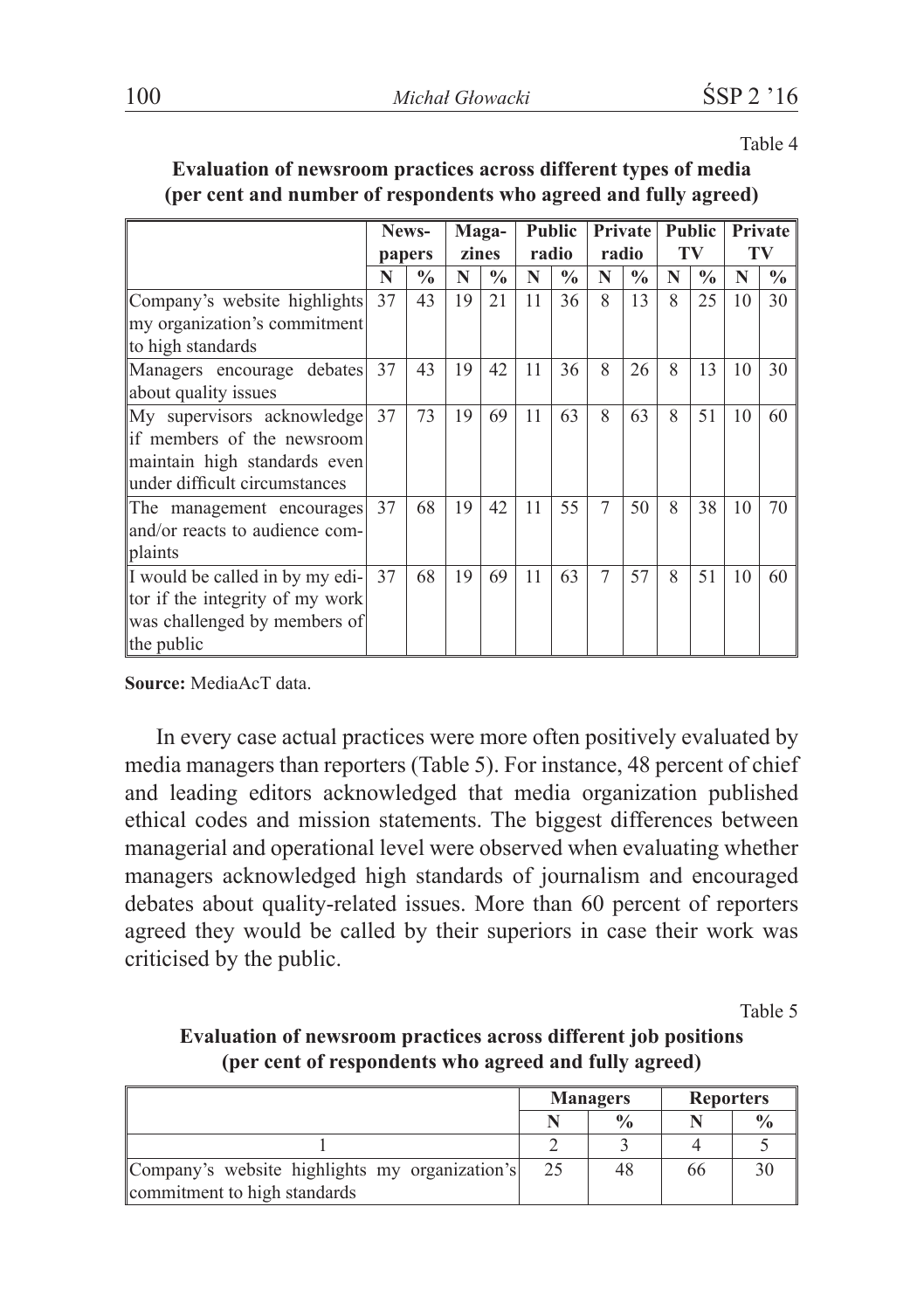| Managers encourage debates about quality issues        | 25 | 56 | 66 |    |
|--------------------------------------------------------|----|----|----|----|
| My supervisors acknowledge if members of the           | 25 | 88 | 66 | 57 |
| newsroom maintain high standards even under dif-       |    |    |    |    |
| ficult circumstances                                   |    |    |    |    |
| The management encourages and/or reacts to audi-       | 25 | 72 | 65 |    |
| ence complaints                                        |    |    |    |    |
| If would be called in by my editor if the integrity of | 25 | 76 | 65 |    |
| my work was challenged by members of the public        |    |    |    |    |

**Source:** MediaAcT data.

### **Conclusions**

The development of new platforms and services in the network era offer new ways through which media organizations might be held into account for the quality and consequences of publication. The new advanced, participatory and web-based models of media accountability require sufficient level of transparency and adaptation of tools and practices fostering commitment to professional standards, media criticism as well as production and dialogue transparency. Media organizations, together with their management structures, cultures and processes play significant role in the discussions on problems of journalism as well as opening-up media firms for internal and external engagement.

The Polish journalists surveyed in the MediaAcT study declared high level of support when being asked about norms of media accountability and what the newsrooms should do. With the exception of tools supporting production transparency and explaining editorial choices related to news, they declared relatively high level of agreement toward different obligations of media. At the same time, a discrepancy between the norms of accountability and assessments of the actual practices in their news organizations was observed. This tendency was similar to the data collected in other countries from the MediaAcT consortium (Groenhart and Evers, 2014). This is due to the fact that some practices might be difficult to achieve on a regular basis and that they depend on media organization's willingness for being change-ready to evolve and/or adapt. The relatively low assessment of both available tools and adopted practices supporting production transparency showed that Polish journalists might have not necessarily wanted to share all the information about news development with the public. More in-depth questions in the survey could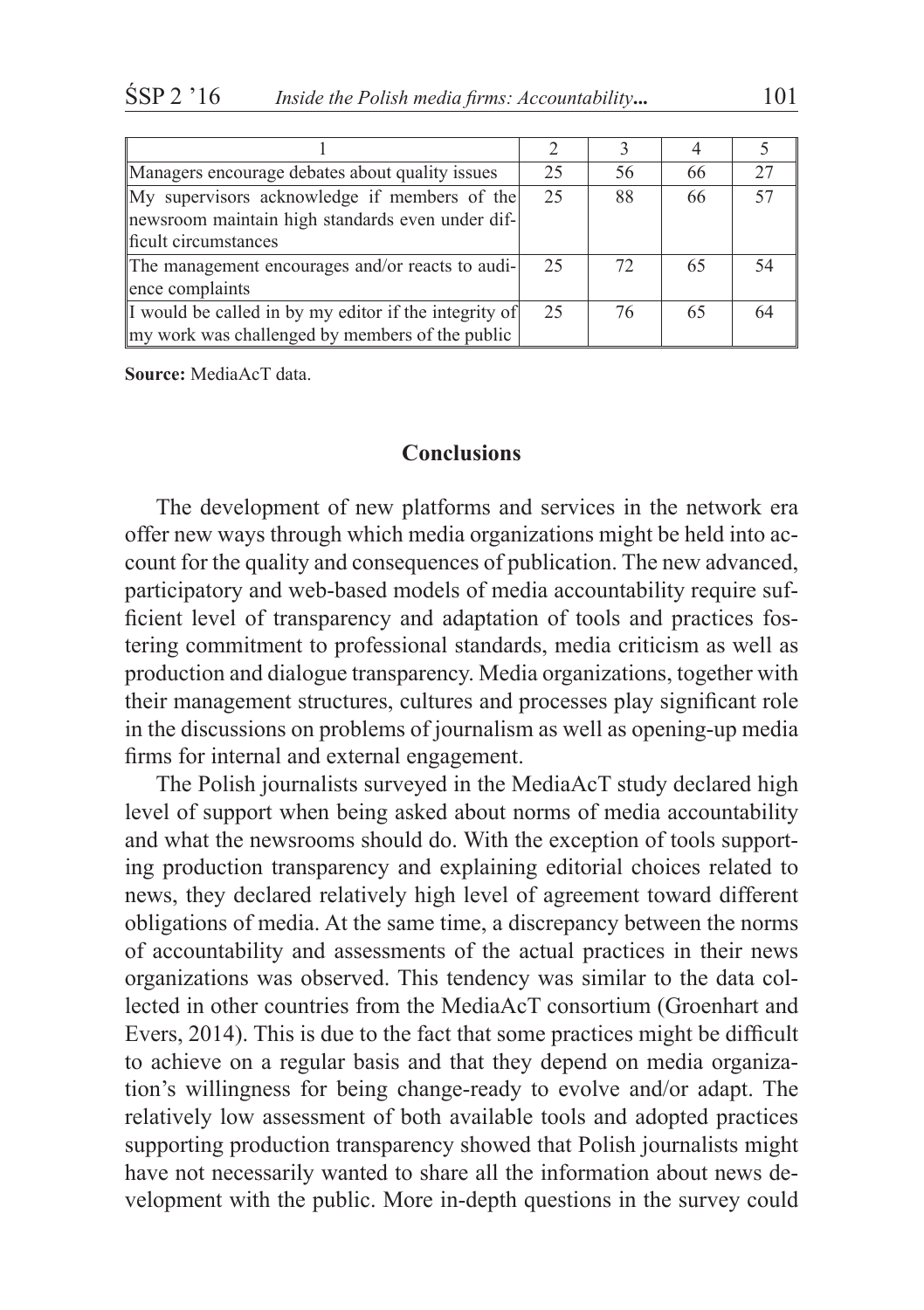further evidence whether their attitude resulted from the feeling that sharing too much information might challenge their journalistic authority and autonomy.

Some tendencies related to potential similarities and differences across the segments of media have been observed. One of the most visible findings here was related to high level of support for dialogue transparency – both at the level of norms and practices – in daily newspapers. Journalists from this segment positively evaluated the role of media managers when maintaining high professional standards and reacting to users' complaints. High scores in this regard might be explained by tradition and history of newspapers as well as mission statements, that were also highly evaluated in the group of media obligations. The remaining question here is to what extend distinctions between high quality and tabloid newspapers influence newsroom practices and the assessments of external criticism. Since the most popular newspaper in Poland is a tabloid *Fakt*, additional research could demonstrate potential differences in the understanding and impact of mission statements and professional codes of ethics. Interesting findings from the comparative study across media types also related to the distinction between public service and private media firms. The initial assessment connected with public media obligations toward society and democracy defined in media law, codes of ethics and mission statements was proved when looking at relatively high agreements for tools supporting actor transparency. Similarly to their colleagues from private media, respondents from public service radio and public service TV expressed dichotomy between norms and the actual practices; 25 percent professionals from public service television declared that this organization highlighted commitment to professional standards of journalism online.

Moreover, 36 percent of respondents from public service radio indicated a need for providing contact for complaints. These examples suggest that the idea of responsive, advanced and open public media enterprise might have not yet been fully recognized. In addition to this, media professionals surveyed indicated the rather passive role of public media managers; commitment towards internal and external criticism was the lowest across different media segments under the study. All of this could be further explained when taking into account organizational structures, hierarchy and internal communications between professional and management levels. In most of the cases analysed the role of managers was seen as reactive rather than proactive. The most proactive managerial attitudes were observed by media professionals from the daily newspapers.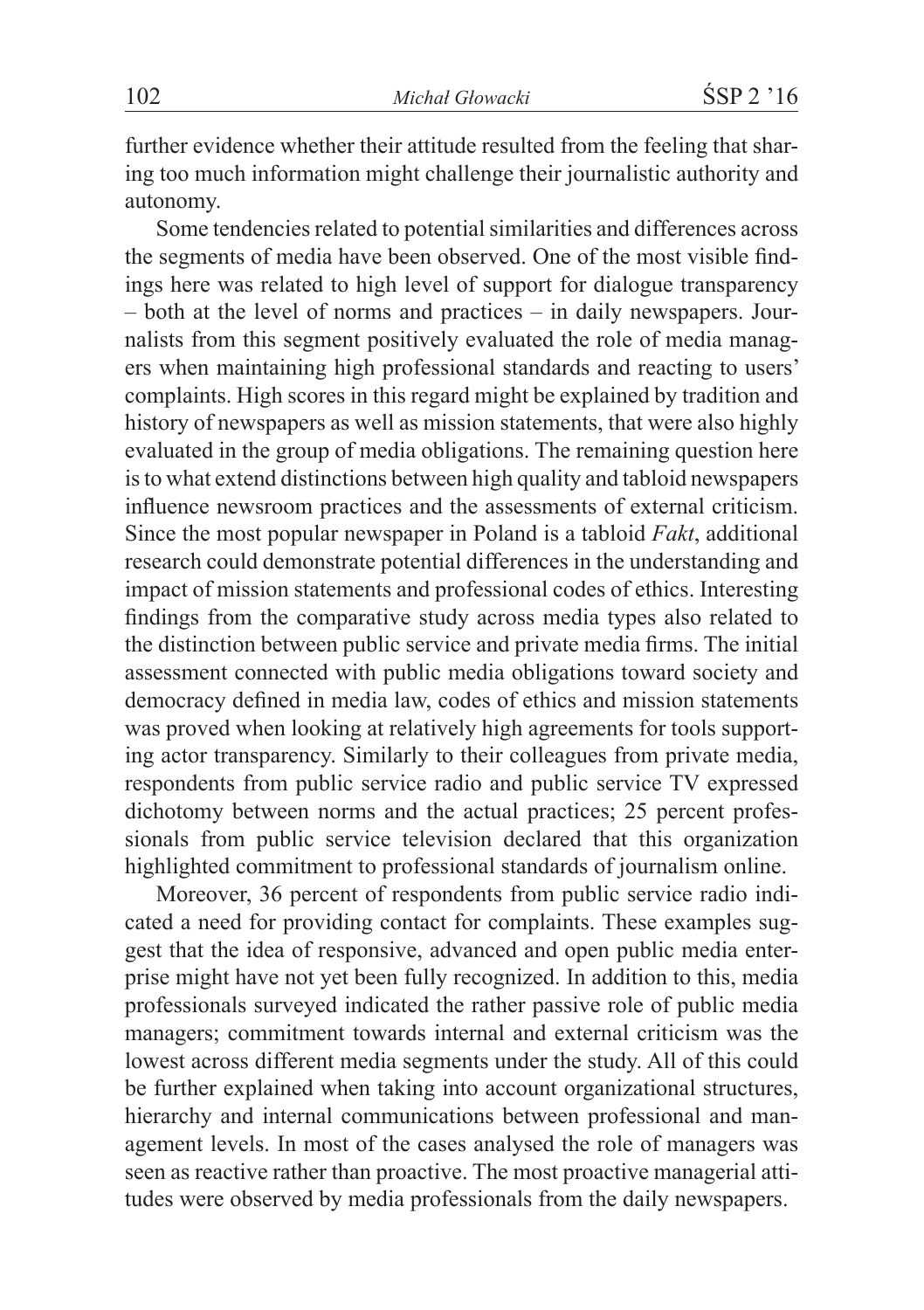Finally, the data gathered evidenced differences between the assessment of tools and actual practices between job positions. While reporters were generally more positive towards norms of accountability, leading and chief editors were among those who more often observed a given practice in the daily work in the newsrooms. Overall, leading and chief editors across different types of media were the most positive in comparison to other media professionals when evaluating their own roles in maintaining high professional standards under difficult circumstances and also in the case when journalistic work was challenged by the public. Contrary to this, reporters were not that often supportive when assessing the level of quality management, which proved that their perception of news practices might have been slightly different. The way how managers were evaluated by journalists in Poland did not fully support general findings in countries where MediaAcT survey was conducted. Following the conclusions by Groenhart and Evers (2014) the low perception of quality management in the Polish firms might have resulted from rather critical evaluation of internal criticism. As the previous data confirmed, the majority of journalists surveyed indicated rather reactive role of leaders and chief editors. At the same time, respondents from this category supported the majority of accountability norms (production transparency excluded). In line with this, one of the conclusions could be that reporters across different media segments in Poland were open for external criticism and professional development.

All the data presented and explained above shall be read carefully. Firstly then, the goal of this research was to show the general tendencies and was based on data gathered from different groups (media segments and job positions) which sometimes were significantly different in terms of representative number in each category. Other weaknesses were related to the fact that online MediaAcT questionnaire created only limited opportunities to measure the role of organizational conditions when holding media enterprise into account. Although references to job positions and media segments revealed some regularities, they shall only be treated as starting points for future research and discussion. Thus, the contributions of the newsrooms could be further complemented by inclusion of additional variables, such as internal communication processes, working and employment conditions, professional autonomy, and so on. The presented approach might have failed to address changes of working practices (multitasking, adaptation of new media and technologies) and organizational shifts reflecting economic and societal changes in the Polish mediascape over the last few years.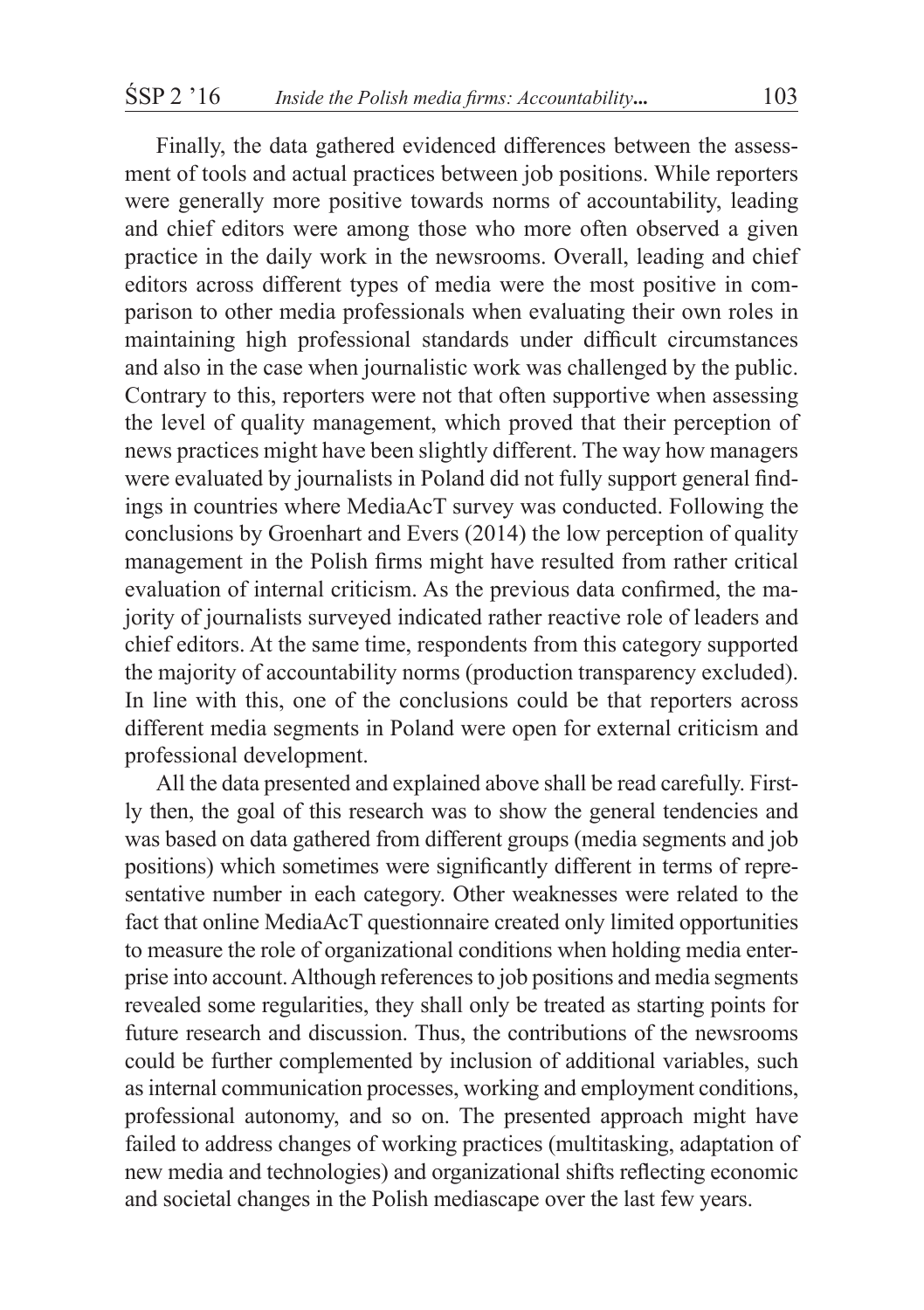All in all, examination of grey literature (corporate documentation, in-house codes of ethics, strategies and so on) followed by in-depth interviews with media professionals at all levels and ethnographic observations in the newsrooms could provide new insights to daily practices, the level of media openness as well as potential social and mental barriers for evolution and change.

#### **References**

- Bertrand C. (2000), *Media Ethics & Accountability Systems*, New Brunswick, Transaction Publishers, London.
- de Haan L. (2012), *Between Professional Autonomy and Public Responsibility: Accountability and Responsiveness in Dutch Media and Journalism*, Ph.D. dissertation, Amsterdam School of Communication, Amsterdam, http://dare.uva. nl/document/352983, 12.04.2013.
- Eberwein T., Fengler S., Philipp S., Ille M. (2014), *Counting media accountability – The concept and methodology of the MediaAcT survey*, in: *Journalists and Media Accountability: An International Study of News People in the Digital Age*, eds. S. Fengler, T. Eberwein, G. Mazzoleni, C. Porlezza, S. Russ-Mohl, Peter Lang Publishing, New York.
- EBU (2015), *Governance Principles of Public Service Media*, European Broadcasting Union, Geneva.
- Evers H., Groenhart H. (2010), *The role of technology in the accountability process. Facilitating and changing context*, Paper presented during theoretical workshop of projekt MediaAcT, Tartu, June 12, 2010.
- Fengler S., Eberwein T., Leppik-Bork T. (2011), *Mapping Media Accountability in Europe and Beyond*, in: *Mapping Media Accountability in Europe and Beyond*, eds. T. Eberwein, S. Fengler, E. Lauk, T. Leppik-Bork, Herbert von Halem, Koln.
- Fengler S. (2012), *From media self-regulation to 'crowd-criticism': Media accountability in the digital age*, "Central European Journal of Communication", vol. 2 (9), pp. 172-189.
- Głowacki M. (2015), *Governance of Public Service Media in Poland: The Role of the Public*, "Media and Communication", vol. 3, no. 4, pp. 26–34.
- Groenhart H., Evers H. (2014), *Media Accountability and Transparency What Newsrooms (Could) Do*, in: *Journalists and Media Accountability: An International Study of News People in the Digital Age*, eds. S. Fengler, T. Eberwein, G. Mazzoleni, C. Porlezza, S. Russ-Mohl, Peter Lang Publishing, New York.
- Heikkilä H., Domingo D., Pies J., Głowacki M., Kuś M., Baisnée O. (2012), *Media accountability goes online. A transnational study of emerging practices and*